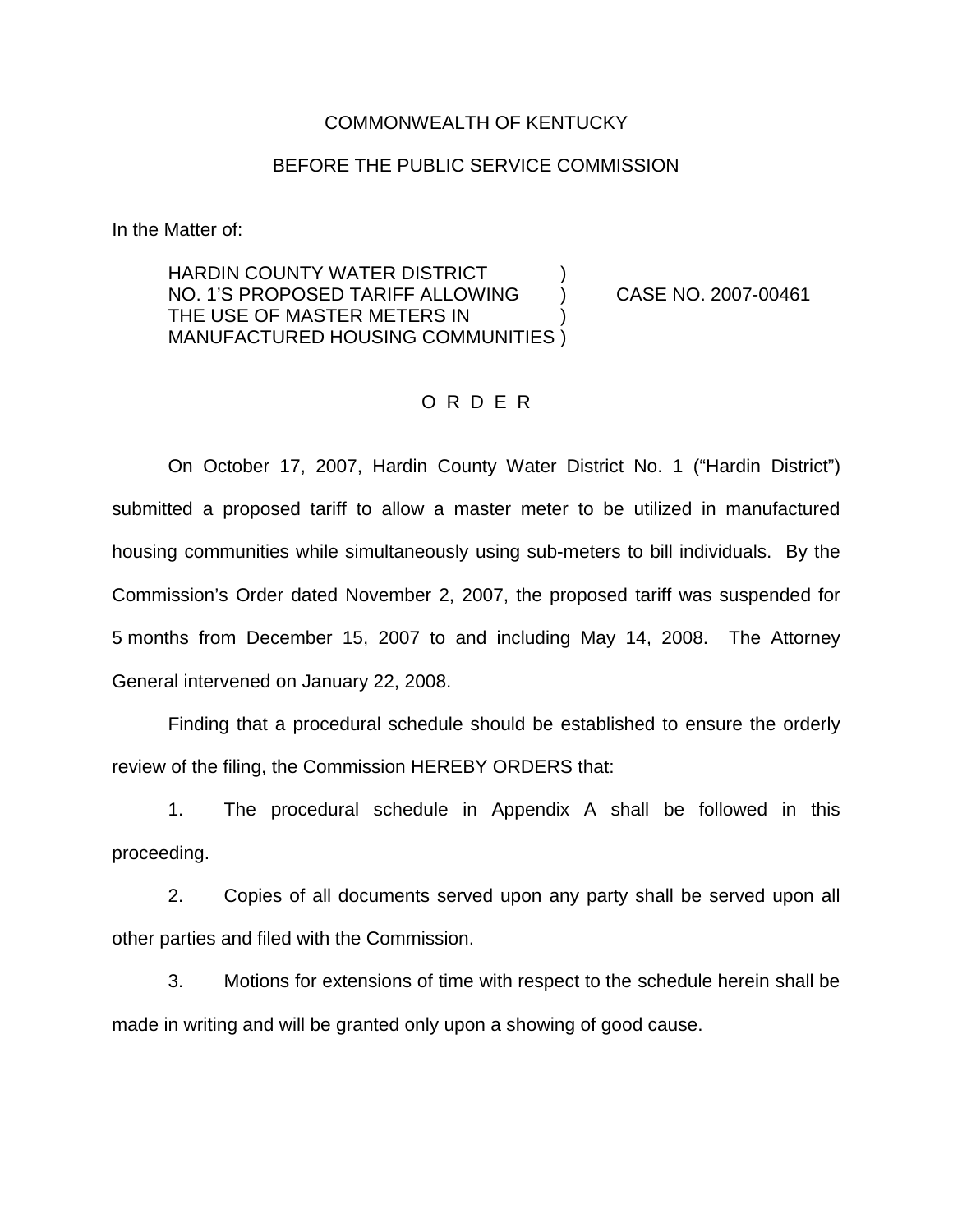4. a. Responses to requests for information shall be appropriately bound, tabbed and indexed and shall include the name of the witness responsible for responding to the questions related to the information provided, with copies to all parties of record and six copies to the Commission.

b. Each response shall be answered under oath or, for representatives of a public or private corporation or a partnership or association or a governmental agency, be accompanied by a signed certification of the preparer or person supervising the preparation of the response on behalf of the entity that the response is true and accurate to the best of that person's knowledge, information, and belief formed after a reasonable inquiry.

c. Any party shall make timely amendment to any prior responses if it obtains information which indicates that the response was incorrect when made or, though correct when made, is now incorrect in any material respect.

d. For any requests to which a party fails or refuses to furnish all or part of the requested information, that party shall provide a written explanation of the specific grounds for its failure to completely and precisely respond.

5. A party may request a public hearing no later than the date specified in the procedural schedule. If no party requests a hearing by that date and the Commission, on its own motion, does not schedule a hearing, the case will stand submitted for decision. The official record of a hearing will be by video only, unless otherwise requested by a party.

6. To be timely filed with the Commission, a document must be received by the Commission within the specified time for filing, except that any document shall be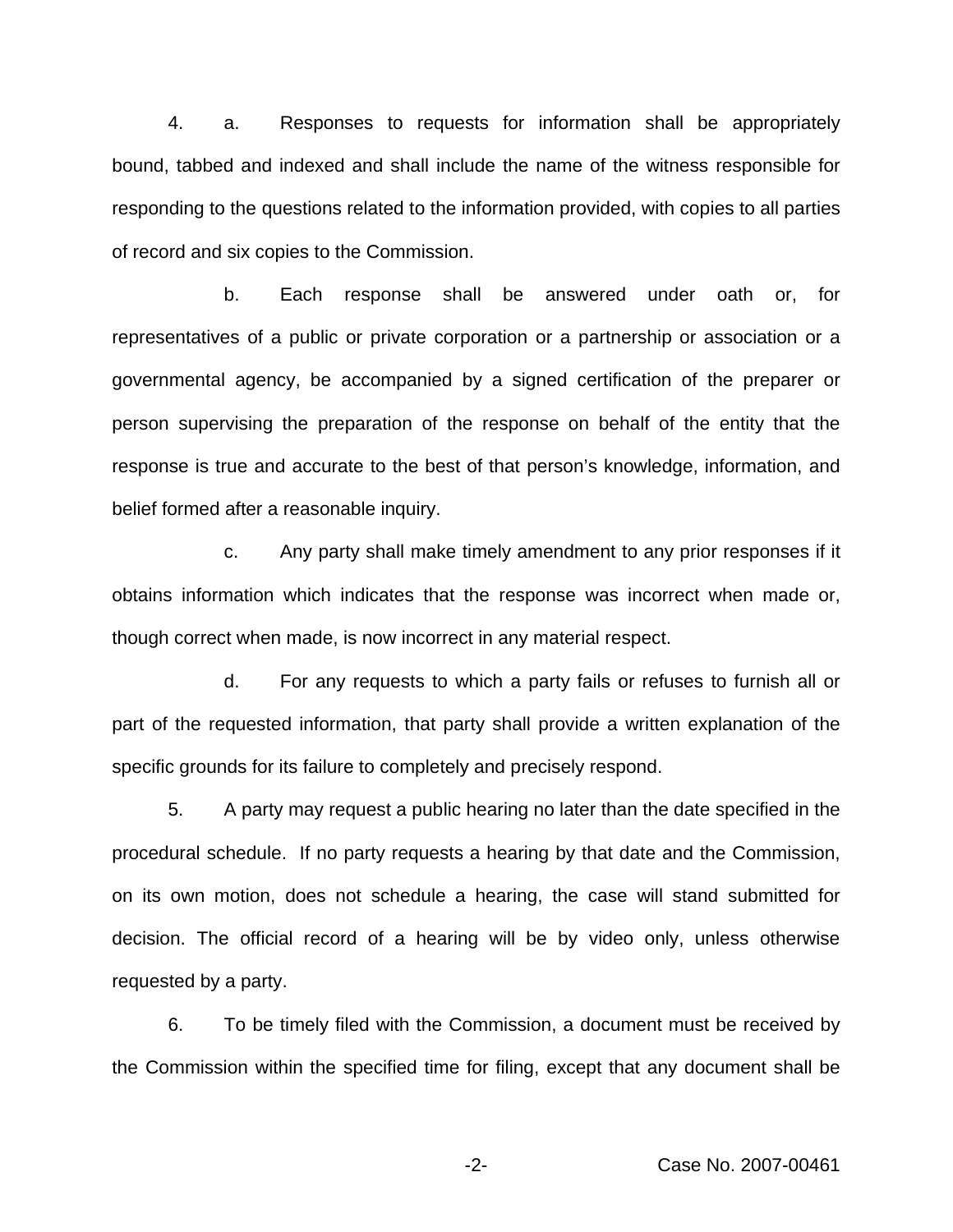deemed timely filed if it has been transmitted by United States express mail, or by other recognized mail carriers, with the date the transmitting agency received the document from the sender noted by the transmitting agency on the outside of the container used for transmitting, within the time allowed for filing.

7. Service of any document or pleading shall be made in accordance with Administrative Regulation 807 KAR 5:001, Section 3(7).

Done at Frankfort, Kentucky, this 30<sup>th</sup> day of January, 2008.

By the Commission

ATTEST:

**Executive Director** 

Case No. 2007-00461